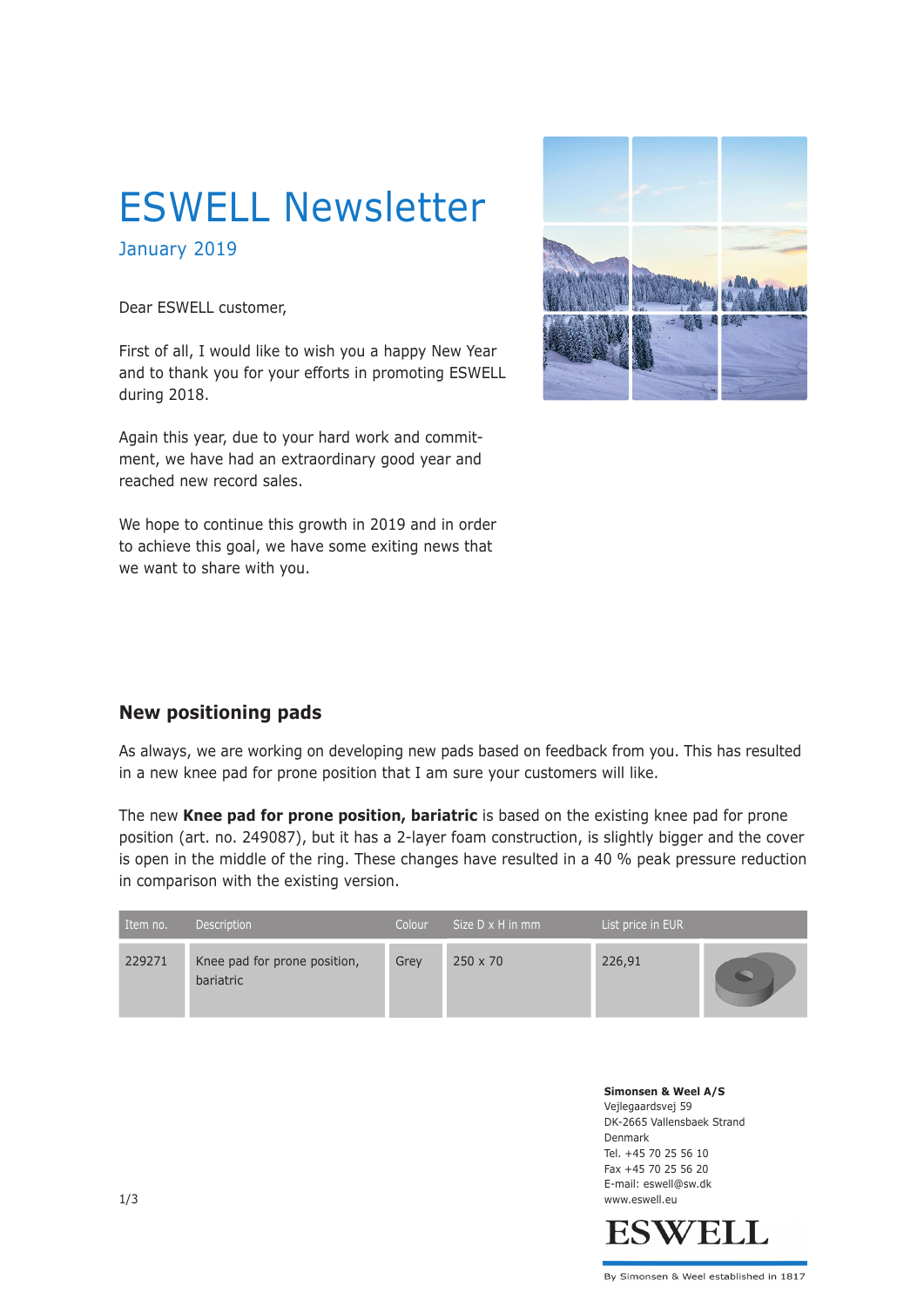## **Instructions for use**

During December, we have introduced a new Instructions for use which will be included with all new produced pads and mattresses.

This means that you might get deliveries with both new and old versions.

If you wish to receive the new Instructions for use as a PDF, please contact us and we will send it to you.



#### **New labelling**

Today, all pads have one or two labels printed on the cover and one label placed inside the cover close to the zipper. In the future, the information on all these labels will be gathered on one single label printed on the cover. As with the new Instructions for use, the new label will be used on all new produced pads. Therefore, you might get deliveries with new and old labels.



Also the labelling on the packing will be modified slightly.

**Simonsen & Weel A/S** Vejlegaardsvej 59 DK-2665 Vallensbaek Strand Denmark Tel. +45 70 25 56 10 Fax +45 70 25 56 20 E-mail: eswell@sw.dk 2/3 www.eswell.eu



By Simonsen & Weel established in 1817